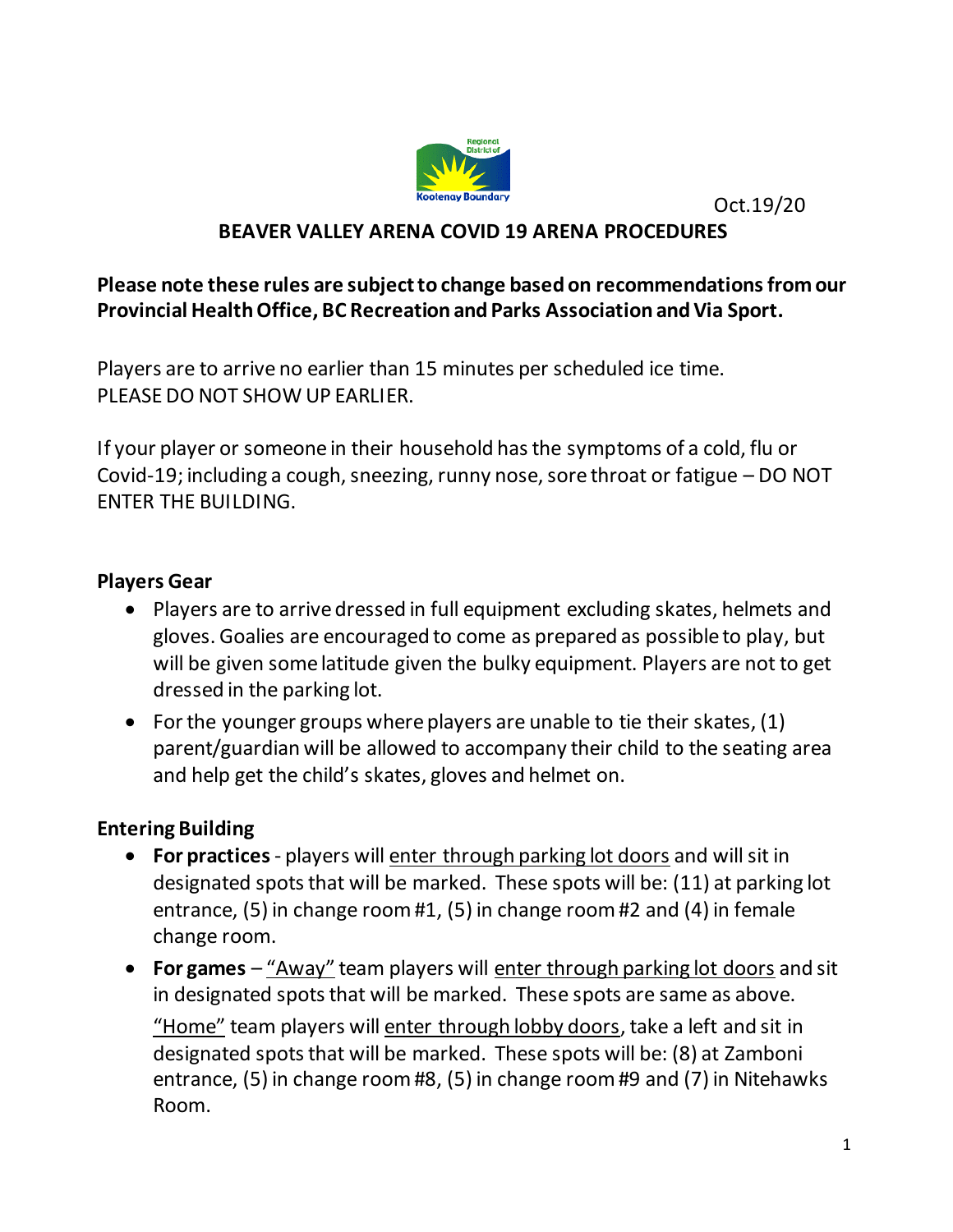- Change rooms are available but limited for use at this time and showers are not available.
- Change room doors are to remain open at all times.
- Seated areas are to be used to tie skates/remove skate guards, fasten helmets and put gloves on.
- Skate guards, street shoes and hockey bags will be left at their seat as the participants take the ice.
- **NO SPITTING ANYWHERE IN THE FACILITY OR ON THE ICE.**
- All players must have their own water bottle (filled before you come to the arena) with their name clearly marked on the outside.

#### **On-Ice Procedure**

- For cohort game play, there is a maximum of 50 people permitted in the building (no maximum amount designated for ice as long as total people is under 50). This includes all people associated with your activity (players, coaches, volunteers, refs, scorekeepers).
- Benches are now considered "field of play", so they can be freely used without the social distancing.

# **Exiting Ice and Building**

- Once the ice time is over, the players will exit the ice and return to their designated seating area.
- Players will be allowed to remove their skates, helmet and gloves but all other gear must remain on.
- Participants must leave within 15 minutes so the next group can enter.
- **For practices** players will exit the building through the lobby. This allowsthe next practice group to enter at parking lot and avoid each other.
- **For games**  "Away" players will enter and exit through the parking lot doors. "Home" players will enter and exit through the lobby. This keeps each team at separate ends.
- Players are not to get undressed in the parking lot and should leave as soon as possible after their ice time.
- Parents are expected to practice social distancing while waiting for their children.